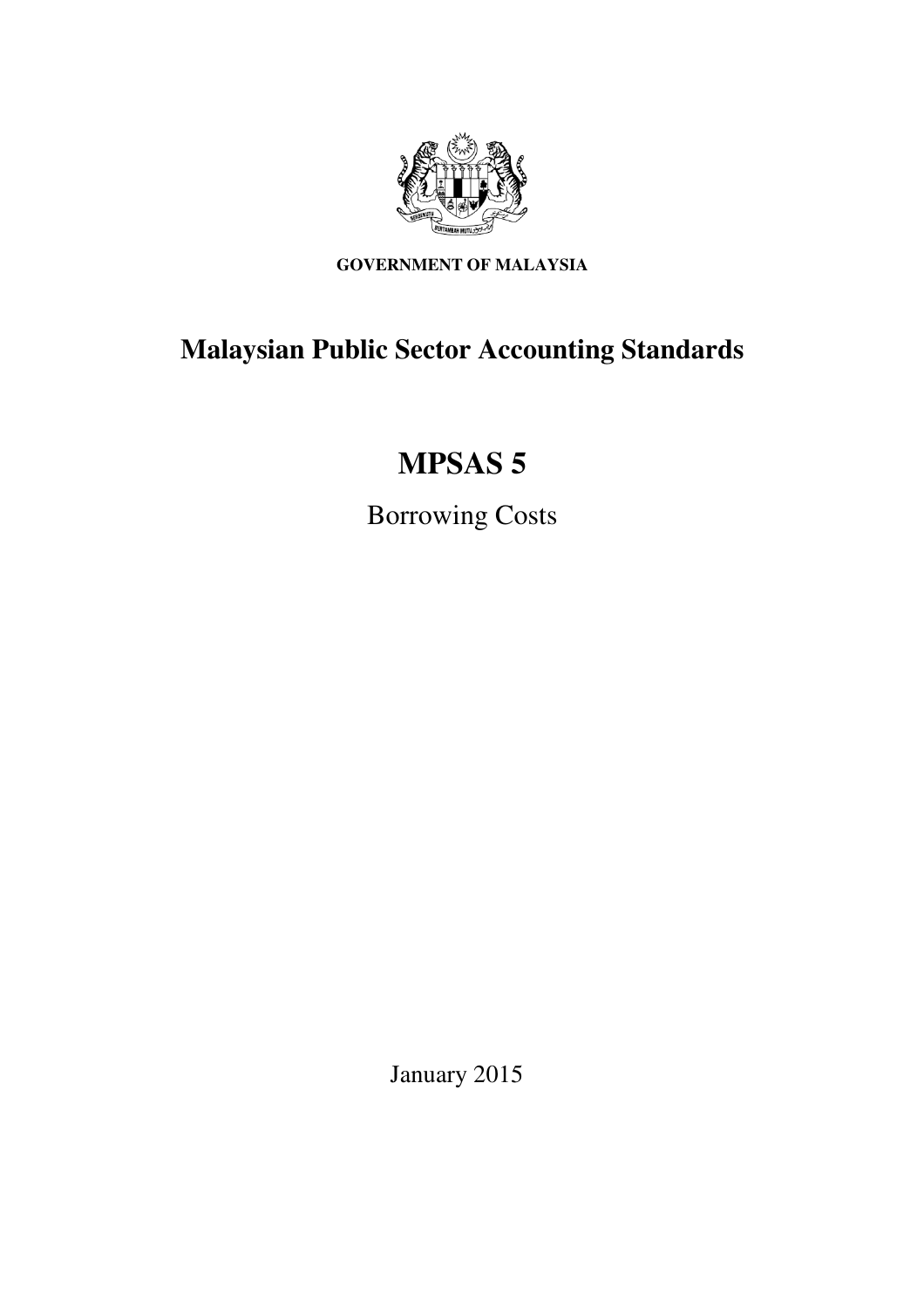## **MPSAS 5 - Borrowing Costs**

#### **Acknowledgment**

The Malaysian Public Sector Accounting Standard (MPSAS) is based on International Public Sector Accounting Standard (IPSAS) 5, *Borrowing Costs* from the Handbook of International Public Sector Accounting Pronouncements of the International Public Sector Accounting Standards Board, published by the International Federation of Accountants (IFAC) in June 2013 and is used with permission of IFAC.

Handbook of International Public Sector Accounting Pronouncements © 2013 by the International Federation of Accountants (IFAC). All rights reserved.

Prepared by: Accountant General's Department No. 1, Persiaran Perdana Kompleks Kementerian Kewangan Presint 2, Pusat Pentadbiran Kerajaan Persekutuan 62594 Putrajaya

Tel : 03-88821000 Faks : 03-88821765 Web: http://www.anm.gov.my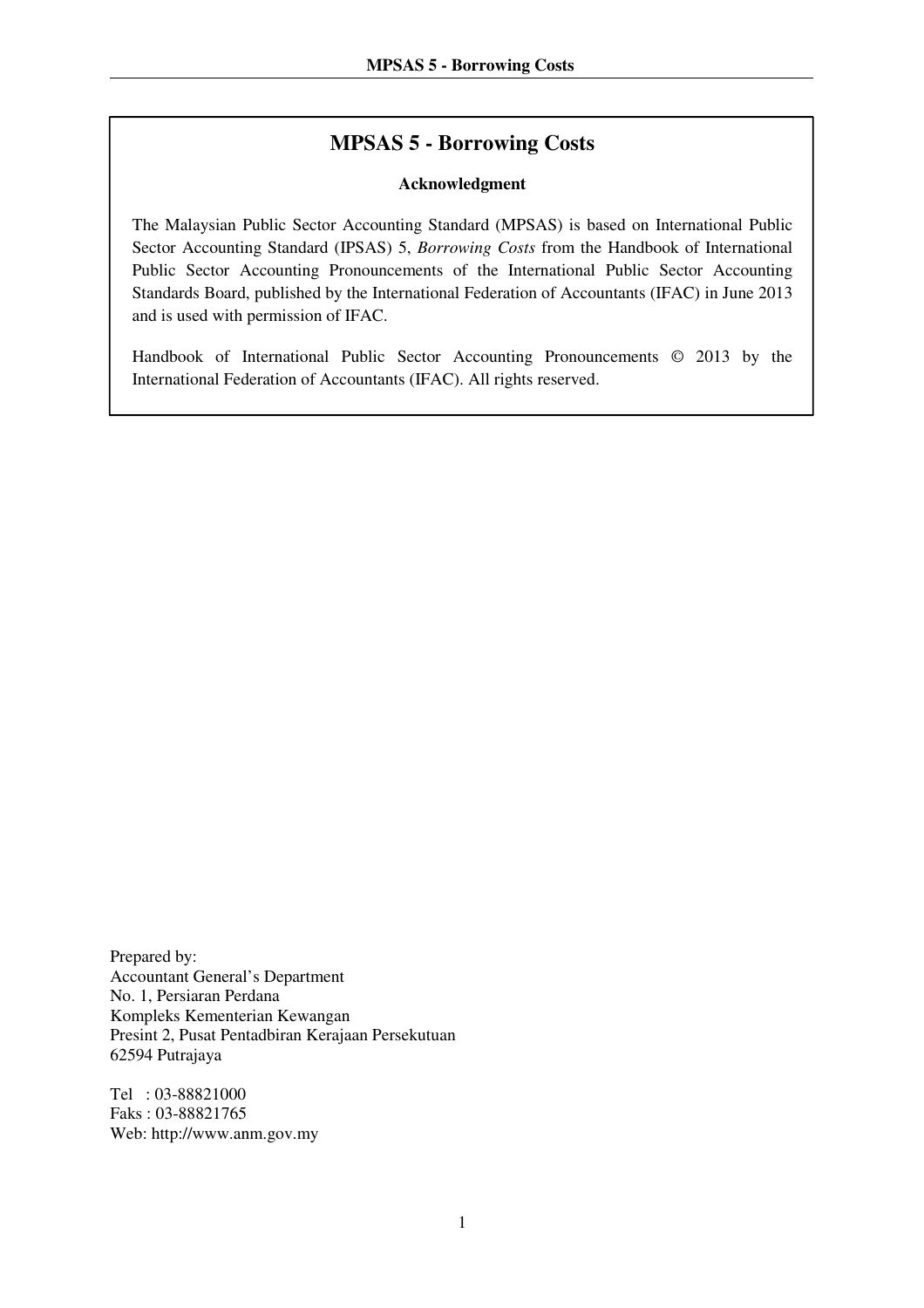## **MPSAS 5 - BORROWING COSTS**

## **CONTENTS**

## Paragraph

| Objective                                                  |           |
|------------------------------------------------------------|-----------|
|                                                            | $1 - 4$   |
|                                                            | $5 - 13$  |
|                                                            | 6         |
|                                                            | $7 - 9$   |
|                                                            | 10        |
|                                                            | 11        |
|                                                            | 12        |
|                                                            | 13        |
|                                                            | $14 - 16$ |
|                                                            | $14 - 15$ |
|                                                            | 16        |
|                                                            | $17 - 39$ |
|                                                            | $17 - 20$ |
|                                                            | $21 - 29$ |
| Excess of the Carrying Amount of the Qualifying Asset over |           |
|                                                            | 30        |
|                                                            | $31 - 33$ |
|                                                            | $34 - 35$ |
|                                                            | $36 - 39$ |
|                                                            | 40        |
|                                                            | 41        |
|                                                            | $42 - 43$ |
| Comparison with IPSAS 5                                    |           |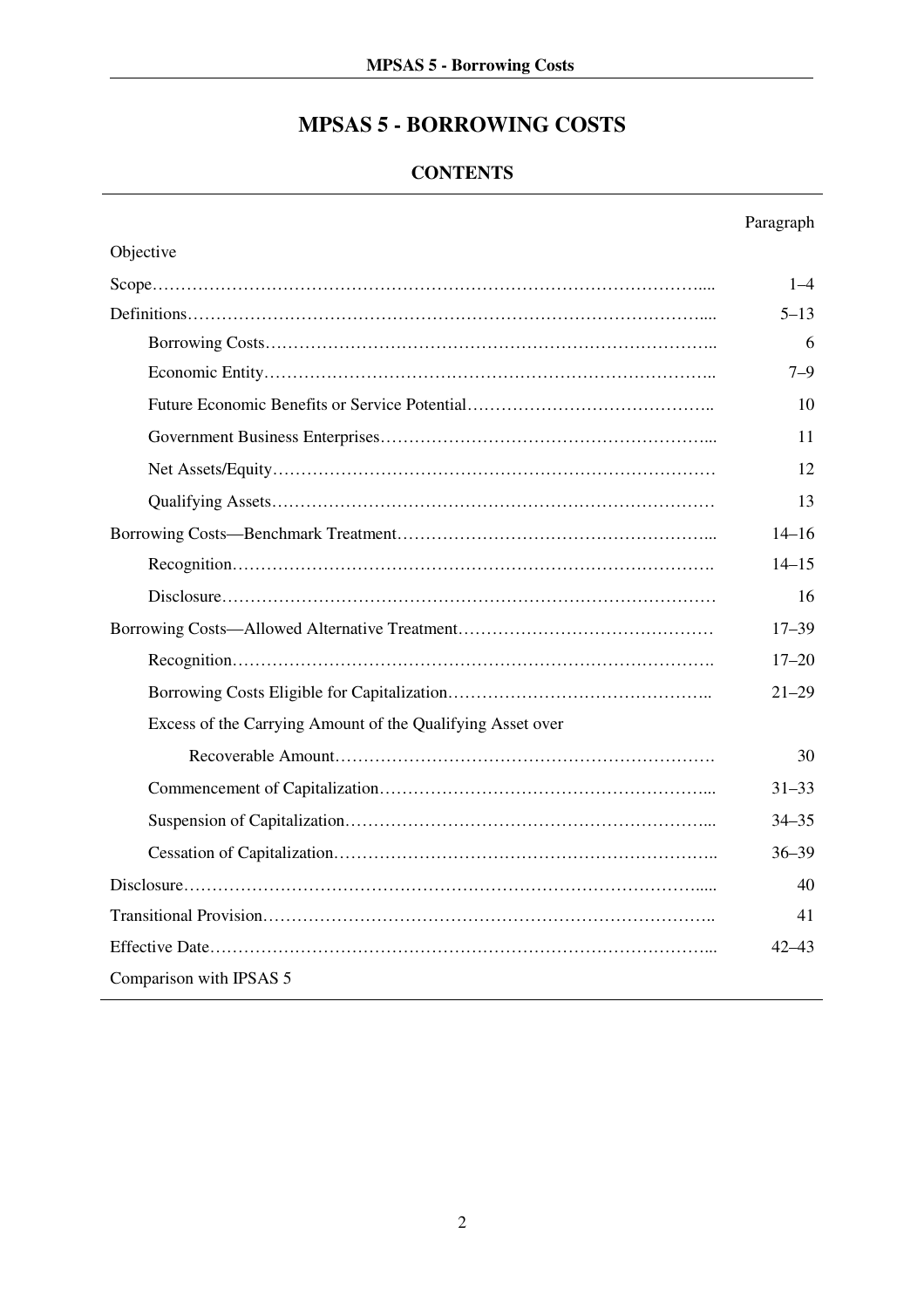Malaysian Public Sector Accounting Standard (MPSAS) 5, *Borrowing Costs*, is set out in the objective and paragraphs 1- 43. All the paragraphs have equal authority. MPSAS 5 should be read in the context of its objective and the *Preface to Malaysian Public Sector Accounting Standards*. MPSAS 3, *Accounting Policies, Changes in Accounting Estimates and Errors*, provides a basis for selecting and applying accounting policies in the absence of explicit guidance.

 $\overline{a}$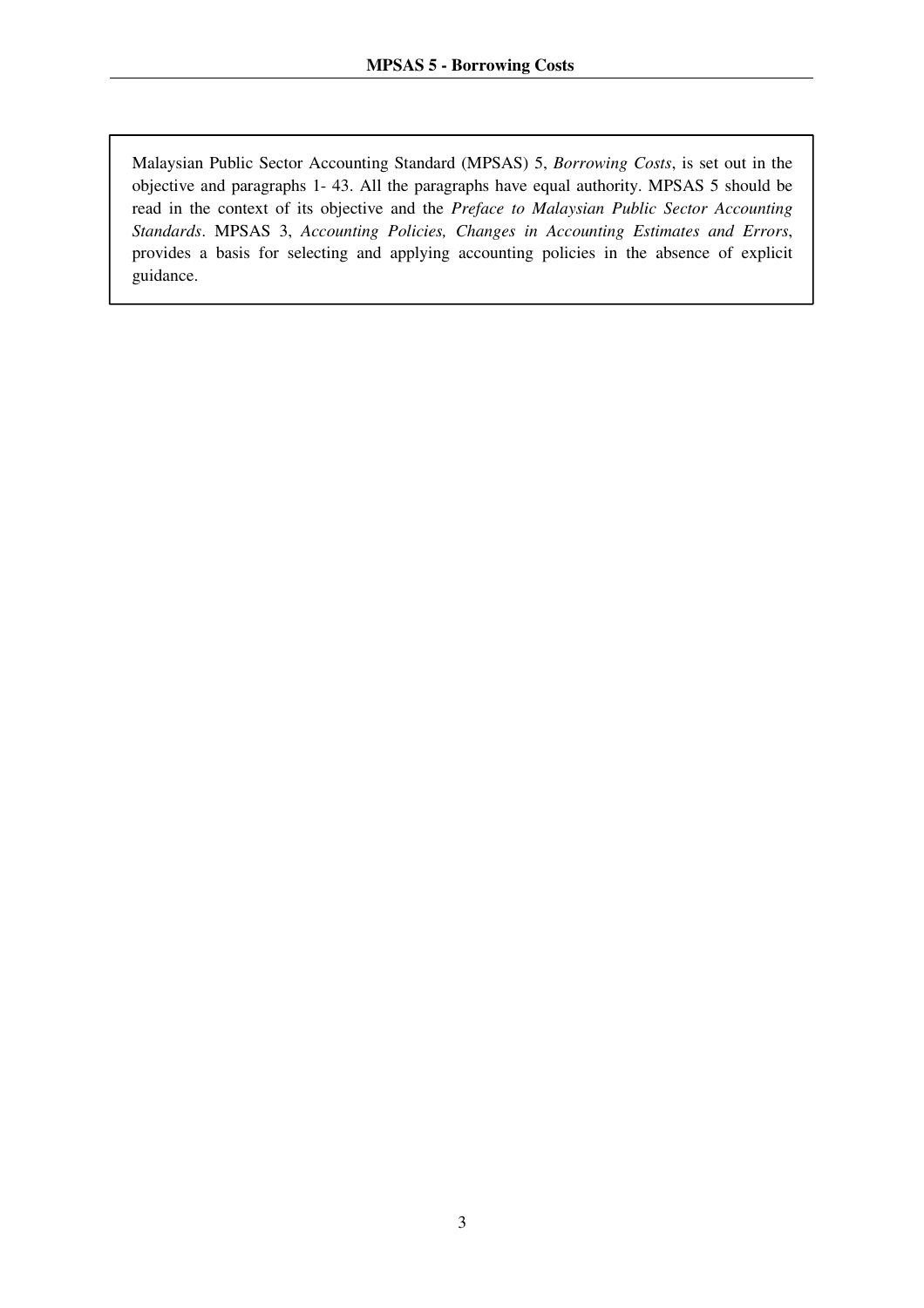## **Objective**

This Standard prescribes the accounting treatment for borrowing costs. This Standard generally requires the immediate expensing of borrowing costs. However, the Standard permits, as an allowed alternative treatment, the capitalization of borrowing costs that are directly attributable to the acquisition, construction, or production of a qualifying asset.

### **Scope**

- 1. **This Standard shall be applied in accounting for borrowing costs.**
- 2. **This Standard applies to all public sector entities other than Government Business Enterprises (GBEs).**
- 3. *The Preface to Malaysian Public Sector Accounting Standards* issued by the Accountant General's Department explains that GBEs apply approved accounting standards issued by the Malaysian Accounting Standards Board (MASB). GBEs are defined in MPSAS 1, *Presentation of Financial Statements*.
- 4. This Standard does not deal with the actual or imputed cost of net assets/equity. Where jurisdictions apply a capital charge to individual entities, judgment will need to be exercised to determine whether the charge meets the definition of borrowing costs, or whether it should be treated as an actual or imputed cost of net assets/equity.

#### **Definitions**

5. **The following terms are used in this Standard with the meanings specified:** 

**Borrowing costs are interest and other expenses incurred by an entity in connection with the borrowing of funds.** 

**Qualifying asset is an asset that necessarily takes a substantial period of time to get ready for its intended use or sale.** 

**Terms defined in other MPSASs are used in this Standard with the same meaning as in those Standards, and are reproduced in the** *Glossary of Defined Terms* **published separately.**

#### **Borrowing Costs**

- 6. Borrowing costs may include:
	- (a) Interest on bank overdrafts and short-term and long-term borrowings;
	- (b) Amortization of discounts or premiums relating to borrowings;
	- (c) Amortization of ancillary costs incurred in connection with the arrangement of borrowings;
	- (d) Finance charges in respect of finance leases and service concession arrangements; and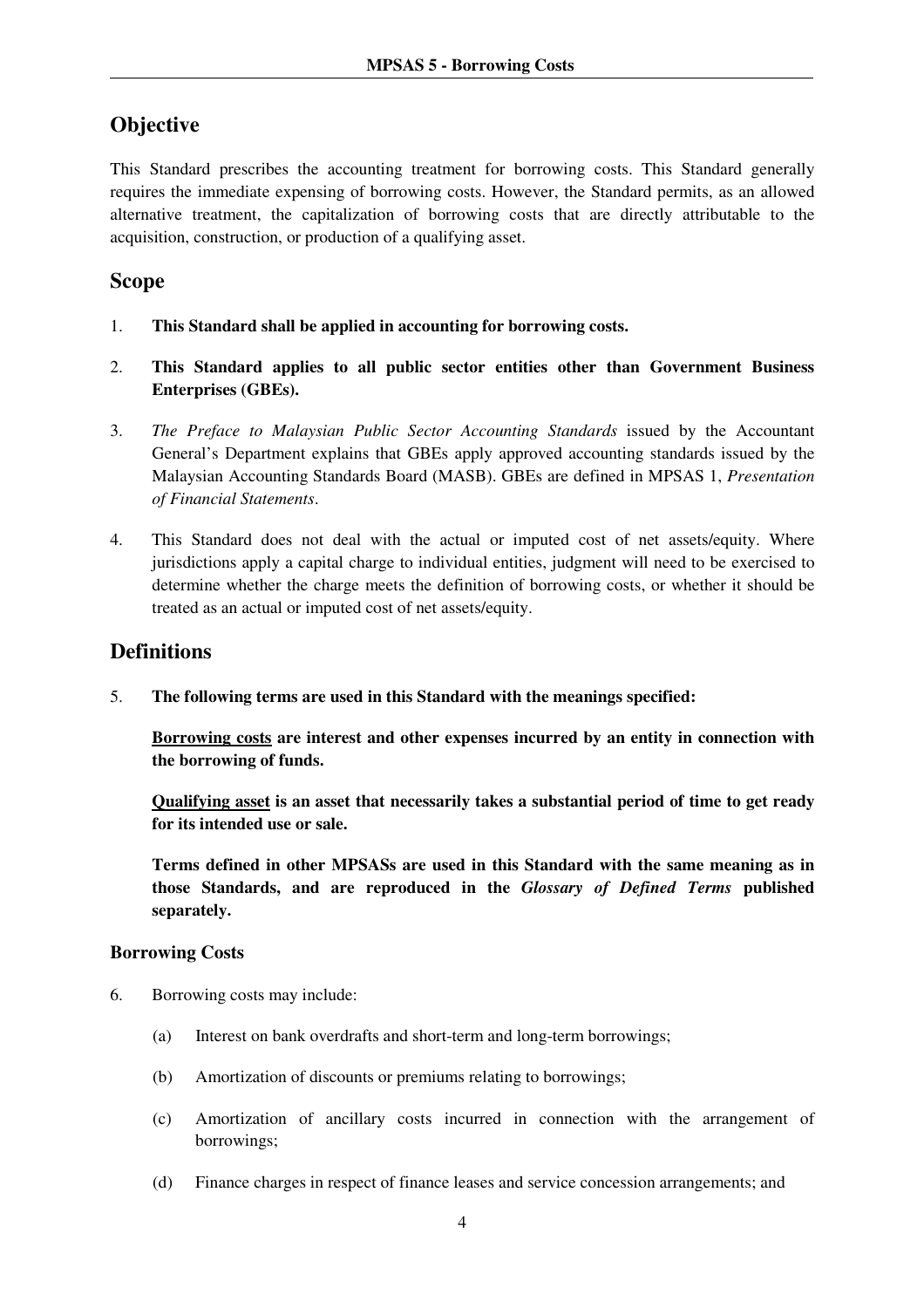(e) Exchange differences arising from foreign currency borrowings, to the extent that they are regarded as an adjustment to interest costs.

#### **Economic Entity**

- 7. The term economic entity is used in this Standard to define, for financial reporting purposes, a group of entities comprising the controlling entity and any controlled entities.
- 8. Other terms sometimes used to refer to an economic entity include administrative entity, financial entity, accounting entity, consolidated entity, and group.
- 9. An economic entity may include entities with both social policy and commercial objectives. For example, a government housing department may be an economic entity that includes entities that provide housing for a nominal charge, as well as entities that provide accommodation on a commercial basis.

#### **Future Economic Benefits or Service Potential**

10. Assets provide a means for entities to achieve their objectives. Assets that are used to deliver goods and services in accordance with an entity's objectives, but which do not directly generate net cash inflows, are often described as embodying service potential. Assets that are used to generate net cash inflows are often described as embodying "future economic benefits." To encompass all the purposes to which assets may be put, this Standard uses the term "future economic benefits or service potential" to describe the essential characteristic of assets.

#### **Government Business Enterprises**

11. GBEs include both trading enterprises, such as utilities, and financial enterprises, such as financial institutions. GBEs are, in substance, no different from entities conducting similar activities in the private sector. GBEs generally operate to make a profit, although some may have limited community service obligations under which they are required to provide some individuals and organizations in the community with goods and services at either no charge or a significantly reduced charge. MPSAS 6, *Consolidated and Separate Financial Statements*, provides guidance on determining whether control exists for financial reporting purposes, and should be referred to in determining whether a GBE is controlled by another public sector entity.

#### **Net Assets/Equity**

12. Net assets/equity is the term used in this Standard to refer to the residual measure in the statement of financial position (assets less liabilities). Net assets/equity may be positive or negative. Other terms may be used in place of net assets/equity, provided that their meaning is clear.

#### **Qualifying Assets**

13. Examples of qualifying assets are office buildings, hospitals, infrastructure assets such as roads, bridges and power generation facilities, and inventories that require a substantial period of time to bring them to a condition ready for use or sale. Other investments, and those assets that are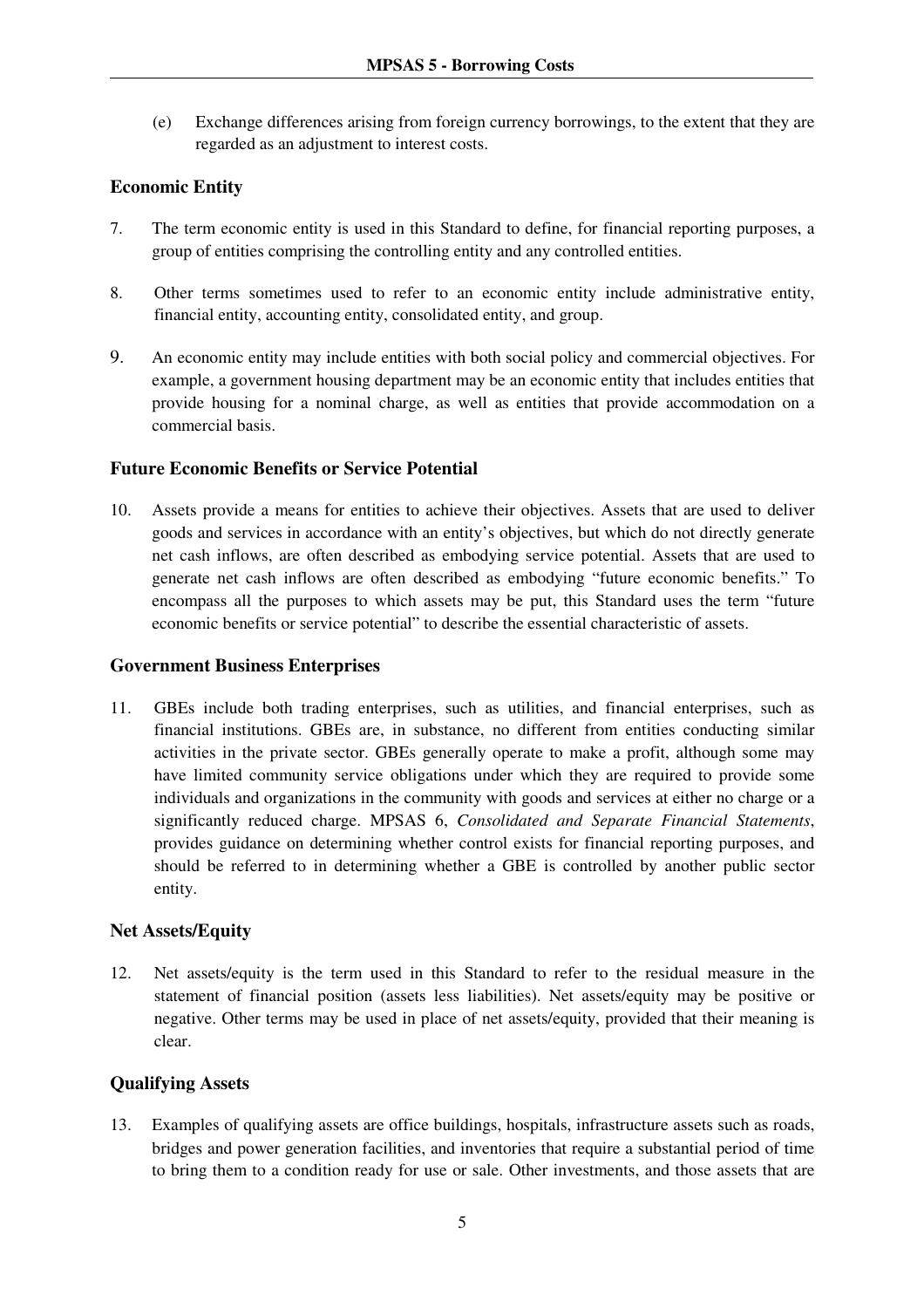routinely produced over a short period of time, are not qualifying assets. Assets that are ready for their intended use or sale when acquired also are not qualifying assets.

## **Borrowing Costs - Benchmark Treatment**

#### **Recognition**

- 14. **Borrowing costs shall be recognized as an expense in the period in which they are incurred.**
- 15. Under the benchmark treatment, borrowing costs are recognized as an expense in the period in which they are incurred, regardless of how the borrowings are applied.

#### **Disclosure**

16. **The financial statements shall disclose the accounting policy adopted for borrowing costs.** 

## **Borrowing Costs - Allowed Alternative Treatment**

#### **Recognition**

- 17. **Borrowing costs shall be recognized as an expense in the period in which they are incurred, except to the extent that they are capitalized in accordance with paragraph 18.**
- 18. **Borrowing costs that are directly attributable to the acquisition, construction, or production of a qualifying asset shall be capitalized as part of the cost of that asset. The amount of borrowing costs eligible for capitalization shall be determined in accordance with this Standard.**
- 19. Under the allowed alternative treatment, borrowing costs that are directly attributable to the acquisition, construction, or production of an asset are included in the cost of that asset. Such borrowing costs are capitalized as part of the cost of the asset when:
	- (a) it is probable that they will result in future economic benefits or service potential to the entity, and
	- (b) the costs can be measured reliably.

Other borrowing costs are recognized as an expense in the period in which they are incurred.

20. **Where an entity adopts the allowed alternative treatment, that treatment shall be applied consistently to all borrowing costs that are directly attributable to the acquisition, construction, or production of all qualifying assets of the entity.**

#### **Borrowing Costs Eligible for Capitalization**

21. The borrowing costs that are directly attributable to the acquisition, construction, or production of a qualifying asset are those borrowing costs that would have been avoided if the outlays on the qualifying asset had not been made. When an entity borrows funds specifically for the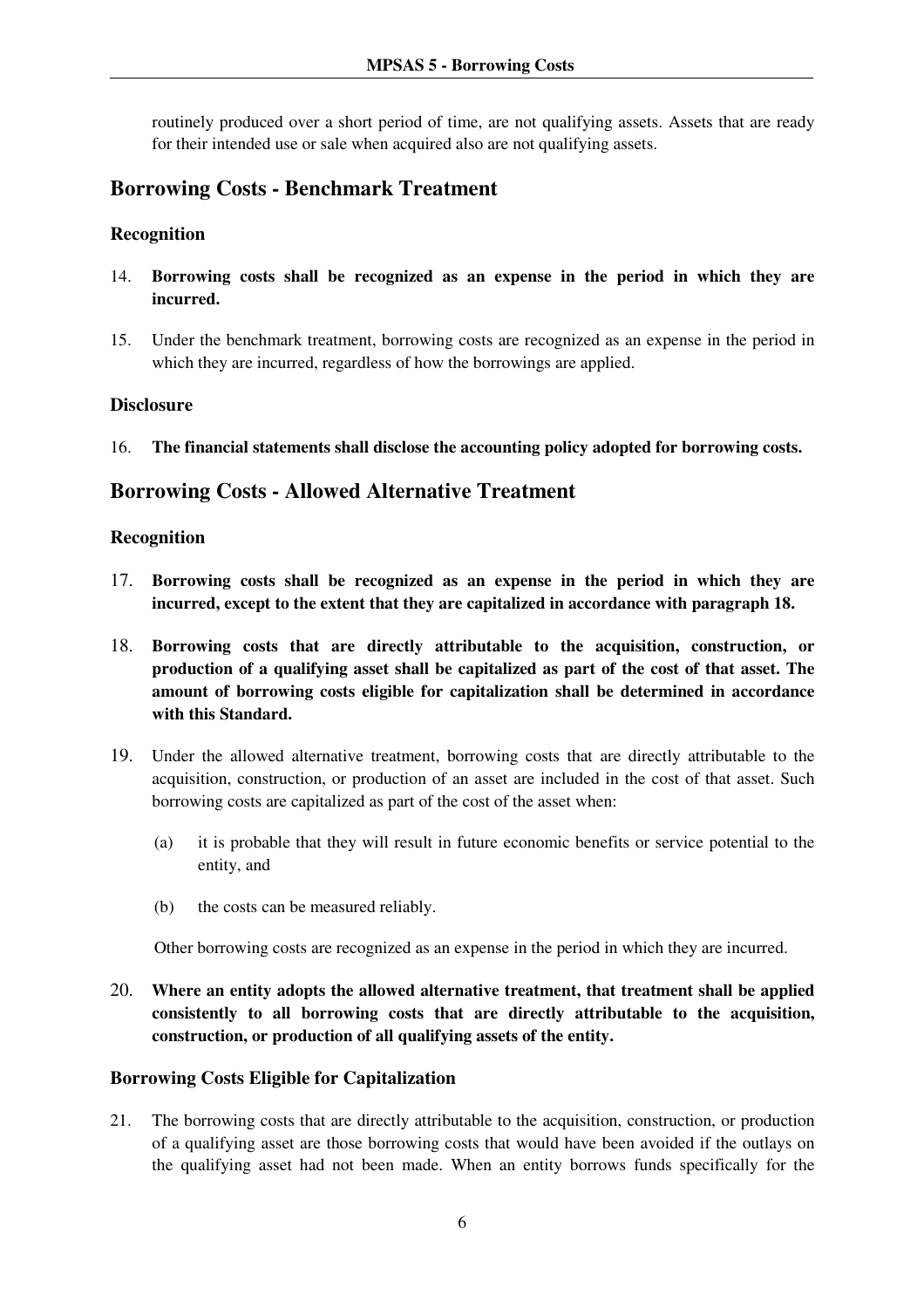purpose of obtaining a particular qualifying asset, the borrowing costs that directly relate to that qualifying asset can be readily identified.

- 22. It may be difficult to identify a direct relationship between particular borrowings and a qualifying asset, and to determine the borrowings that could otherwise have been avoided. Such a difficulty occurs, for example, when the financing activity of an entity is coordinated centrally. Difficulties also arise when an economic entity uses a range of debt instruments to borrow funds at varying rates of interest, and transfers those funds on various bases to other entities in the economic entity. Funds that have been borrowed centrally may be transferred to other entities within the economic entity as a loan, a grant, or a capital injection. Such transfers may be interest-free, or require that only a portion of the actual interest cost be recovered. Other complications arise:
	- (a) through the use of loans denominated in or linked to foreign currencies,
	- (b) when the economic entity operates in highly inflationary economies, and
	- (c) from fluctuations in exchange rates.

As a result, the determination of the amount of borrowing costs that are directly attributable to the acquisition of a qualifying asset is difficult, and the exercise of judgment is required.

- 23. **To the extent that funds are borrowed specifically for the purpose of obtaining a qualifying asset, the amount of borrowing costs eligible for capitalization on that asset shall be determined as the actual borrowing costs incurred on that borrowing during the period, less any investment income on the temporary investment of those borrowings.**
- 24. The financing arrangements for a qualifying asset may result in an entity obtaining borrowed funds and incurring associated borrowing costs before some or all of the funds are used for outlays on the qualifying asset. In such circumstances, the funds are often temporarily invested pending their outlay on the qualifying asset. In determining the amount of borrowing costs eligible for capitalization during a period, any investment income earned on such funds is deducted from the borrowing costs incurred.
- 25. **To the extent that funds are borrowed generally and used for the purpose of obtaining a qualifying asset, the amount of borrowing costs eligible for capitalization shall be determined by applying a capitalization rate to the outlays on that asset. The capitalization rate shall be the weighted average of the borrowing costs applicable to the borrowings of the entity that are outstanding during the period, other than borrowings made specifically for the purpose of obtaining a qualifying asset. The amount of borrowing costs capitalized during a period shall not exceed the amount of borrowing costs incurred during that period.**
- 26. Only those borrowing costs applicable to the borrowings of the entity may be capitalized. When a controlling entity borrows funds that are passed on to a controlled entity with no, or only partial, allocation of borrowing costs, the controlled entity may capitalize only those borrowing costs which it itself has incurred. Where a controlled entity receives an interest-free capital contribution or capital grant, it will not incur any borrowing costs, and consequently will not capitalize any such costs.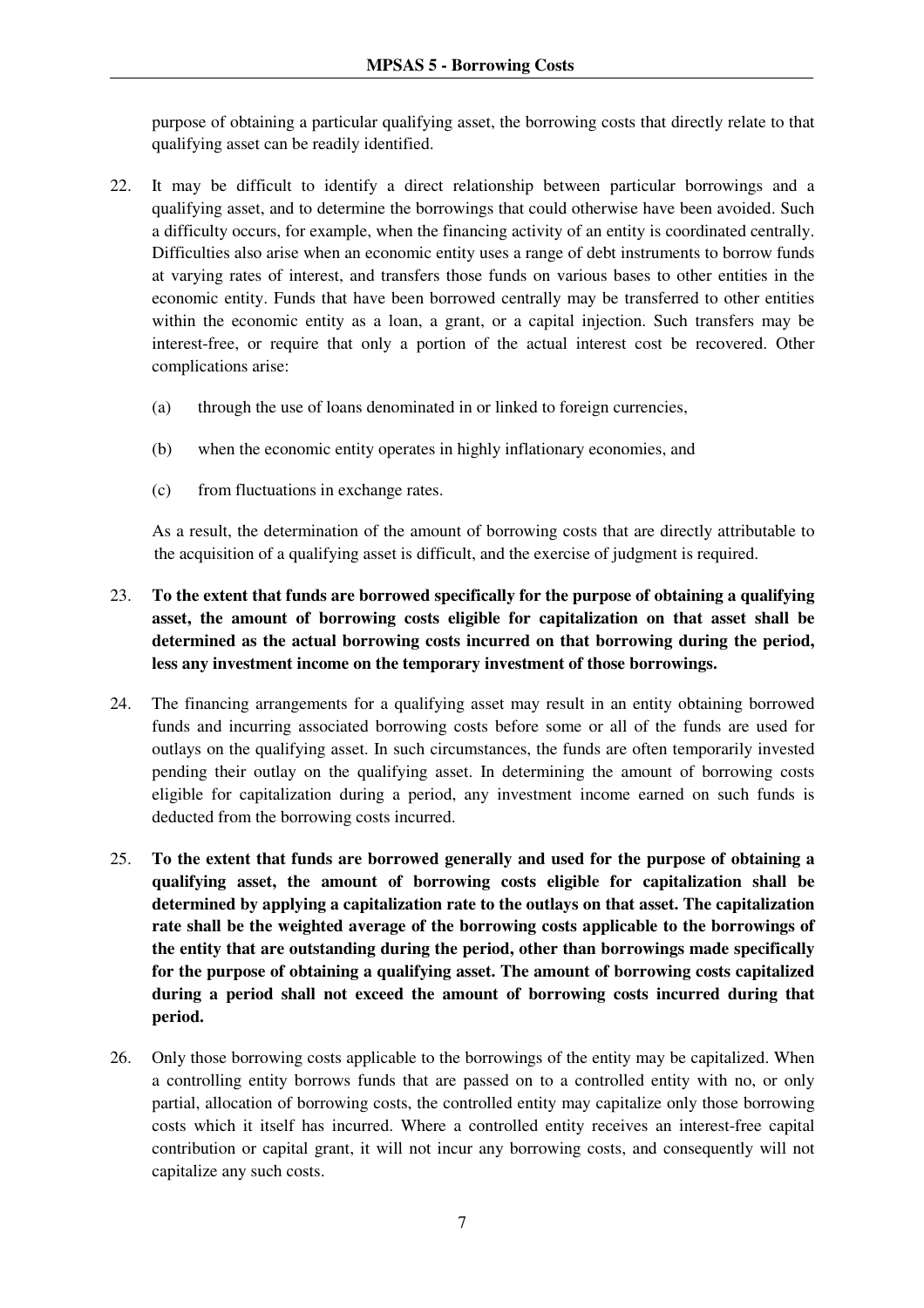- 27. When a controlling entity transfers funds at partial cost to a controlled entity, the controlled entity may capitalize that portion of borrowing costs which it itself has incurred. In the financial statements of the economic entity, the full amount of borrowing costs can be capitalized to the qualifying asset, provided that appropriate consolidation adjustments have been made to eliminate those costs capitalized by the controlled entity.
- 28. When a controlling entity has transferred funds at no cost to a controlled entity, neither the controlling entity nor the controlled entity would meet the criteria for capitalization of borrowing costs. However, if the economic entity met the criteria for capitalization of borrowing costs, it would be able to capitalize the borrowing costs to the qualifying asset in its financial statements.
- 29. In some circumstances, it is appropriate to include all borrowings of the controlling entity and its controlled entities when computing a weighted average of the borrowing costs; in other circumstances, it is appropriate for each controlled entity to use a weighted average of the borrowing costs applicable to its own borrowings.

#### **Excess of the Carrying Amount of the Qualifying Asset over Recoverable Amount**

30. When the carrying amount or the expected ultimate cost of the qualifying asset exceeds its recoverable amount or net realizable value, the carrying amount is written down or written off in accordance with the requirements of MPSAS 21, *Impairment of Non-Cash-Generating Assets* or MPSAS 26, *Impairment of Cash-Generating Assets*, as appropriate. In certain circumstances, the amount of the write-down or write off is written back in accordance with those other standards.

#### **Commencement of Capitalization**

- 31. **The capitalization of borrowing costs as part of the cost of a qualifying asset shall commence when:** 
	- (a) **Outlays for the asset are being incurred;**
	- (b) **Borrowing costs are being incurred; and**
	- (c) **Activities that are necessary to prepare the asset for its intended use or sale are in progress.**
- 32. Outlays on a qualifying asset include only those outlays that have resulted in payments of cash, transfers of other assets, or the assumption of interest- bearing liabilities. The average carrying amount of the asset during a period, including borrowing costs previously capitalized, is normally a reasonable approximation of the outlays to which the capitalization rate is applied in that period.
- 33. The activities necessary to prepare the asset for its intended use or sale encompass more than the physical construction of the asset. They include technical and administrative work prior to the commencement of physical construction, such as the activities associated with obtaining permits. However, such activities exclude the holding of an asset when no production or development that changes the asset's condition is taking place. For example, borrowing costs incurred while land is under development are capitalized during the period in which activities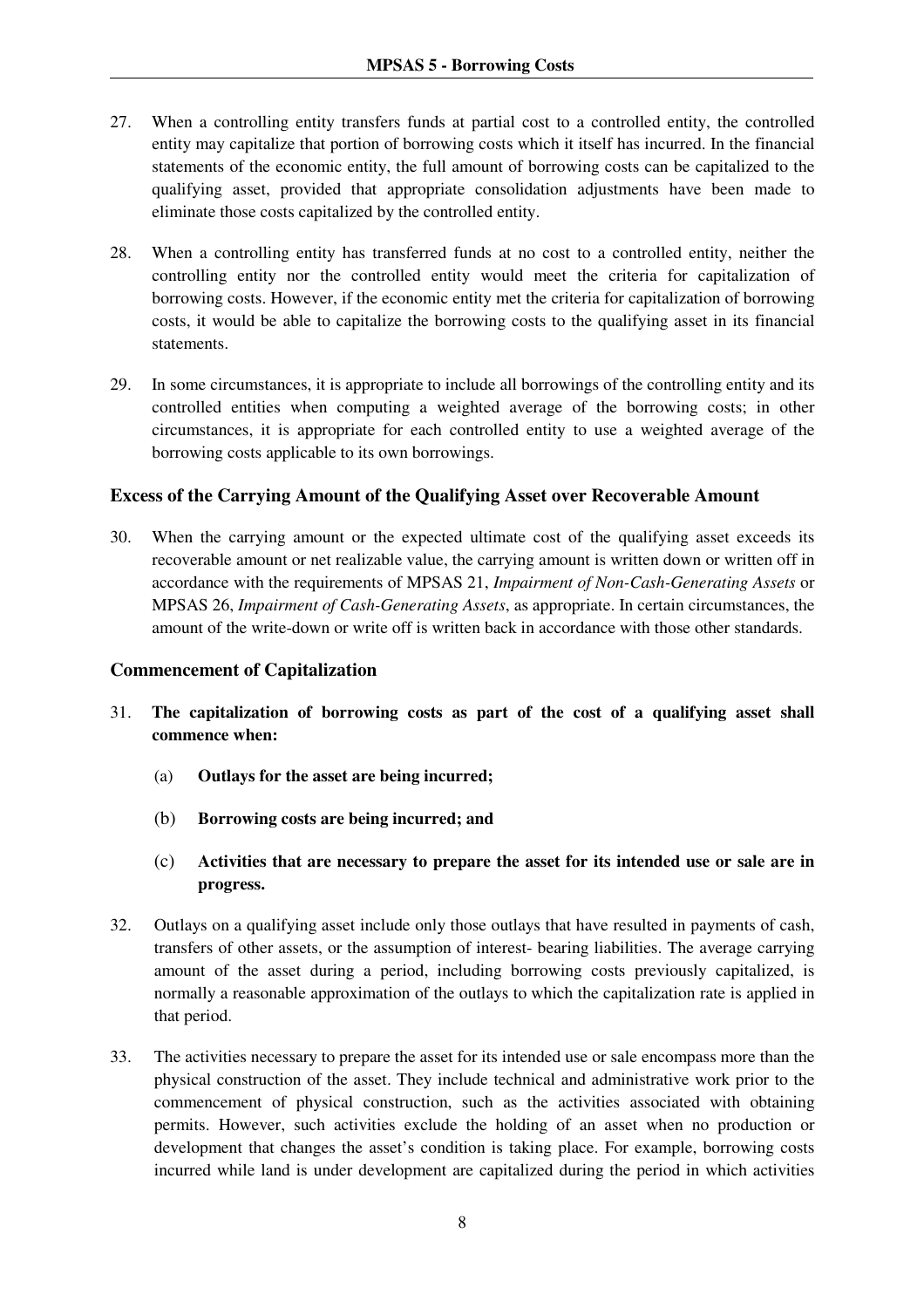related to the development are being undertaken. However, borrowing costs incurred while land acquired for building purposes is held without any associated development activity do not qualify for capitalization.

#### **Suspension of Capitalization**

- 34. **Capitalization of borrowing costs shall be suspended during extended periods in which active development is interrupted, and expensed.**
- 35. Borrowing costs may be incurred during an extended period in which the activities necessary to prepare an asset for its intended use or sale are interrupted. Such costs are costs of holding partially completed assets, and do not qualify for capitalization. However, capitalization of borrowing costs is not normally suspended during a period when substantial technical and administrative work is being carried out. Capitalization of borrowing costs is also not suspended when a temporary delay is a necessary part of the process of getting an asset ready for its intended use or sale. For example, capitalization continues during an extended period needed for inventories to mature or an extended period during which high water levels delay construction of a bridge, if such high water levels are common during the construction period in the geographic region involved.

#### **Cessation of Capitalization**

- 36. **Capitalization of borrowing costs shall cease when substantially all the activities necessary to prepare the qualifying asset for its intended use or sale are complete.**
- 37. An asset is normally ready for its intended use or sale when the physical construction of the asset is complete, even though routine administrative work might still continue. If minor modifications, such as the decoration of a property to the purchaser's or user's specification, are all that is outstanding, this indicates that substantially all the activities are complete.
- 38. **When the construction of a qualifying asset is completed in parts, and each part is capable of being used while construction continues on other parts, capitalization of borrowing costs shall cease when substantially all the activities necessary to prepare that part for its intended use or sale are completed.**
- 39. An office development comprising several buildings, each of which can be used individually, is an example of a qualifying asset for which each part is capable of being used while construction continues on other parts. Examples of qualifying assets that need to be complete before any part can be used include:
	- (a) an operating theatre in a hospital when all construction must be complete before the theatre may be used,
	- (b) a sewage treatment plant where several processes are carried out in sequence at different parts of the plant, and
	- (c) a bridge forming part of a highway.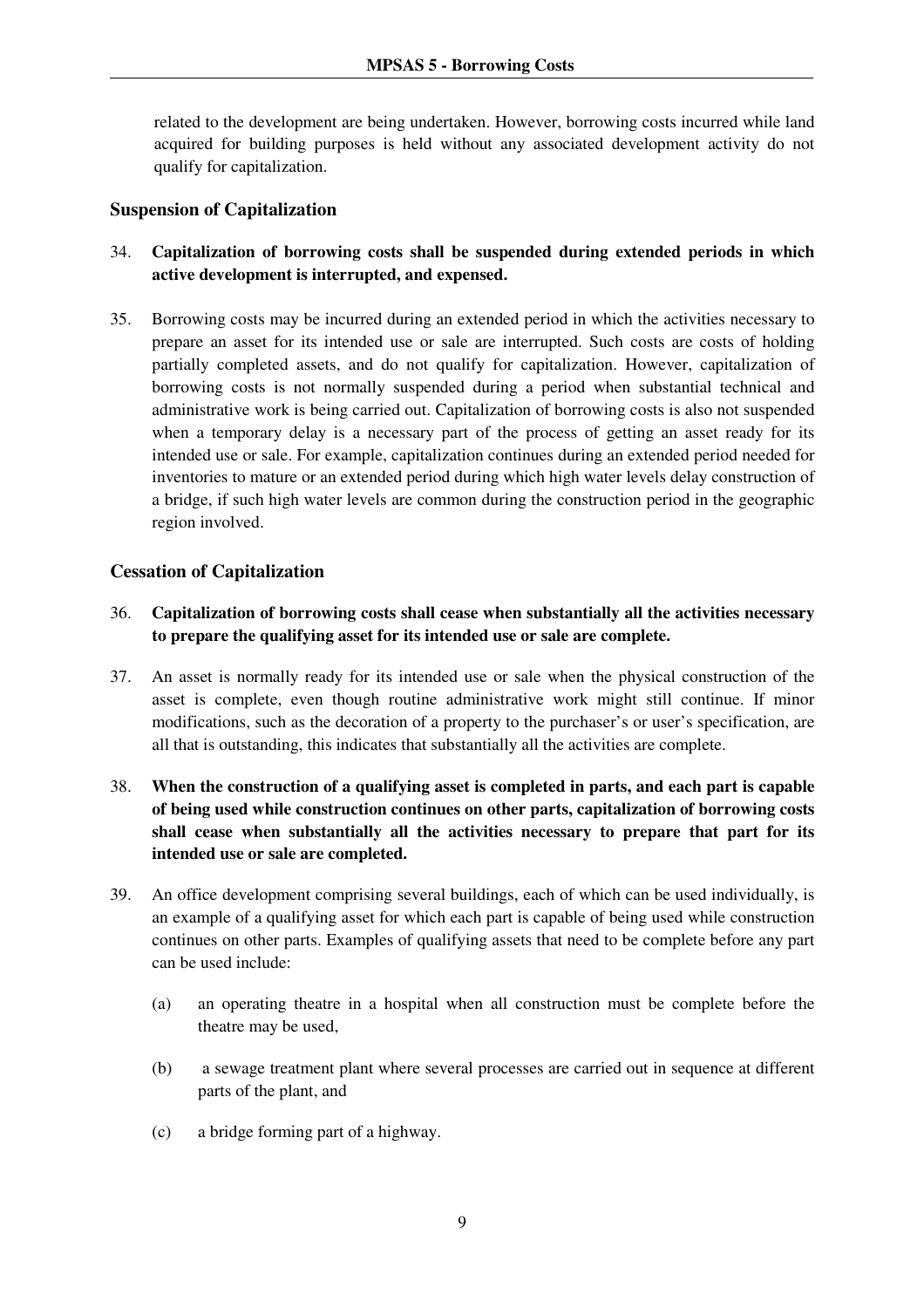## **Disclosure**

- 40. **The financial statements shall disclose:** 
	- (a) **The accounting policy adopted for borrowing costs;**
	- (b) **The amount of borrowing costs capitalized during the period; and**
	- (c) **The capitalization rate used to determine the amount of borrowing costs eligible for capitalization (when it was necessary to apply a capitalization rate to funds borrowed generally).**

## **Transitional Provision**

41. **When the adoption of this Standard constitutes a change in accounting policy, an entity is encouraged to adjust its financial statements in accordance with MPSAS 3,** *Accounting Policies, Changes in Accounting Estimates and Errors***. Alternatively, entities following the allowed alternative treatment shall capitalize only those borrowing costs incurred after the effective date of this Standard that meet the criteria for capitalization.** 

## **Effective Date**

42. **An entity shall apply this Standard for annual financial statements covering periods beginning on or after January 1, 2017. Earlier application is encouraged. If an entity applies this Standard for a period beginning before January 1, 2017, it shall disclose that fact.** 

#### 42A. *Deleted*

43. When an entity adopts the accrual basis of accounting as defined by MPSASs for financial reporting purposes subsequent to this effective date, this Standard applies to the entity's annual financial statements covering periods beginning on or after the date of adoption.